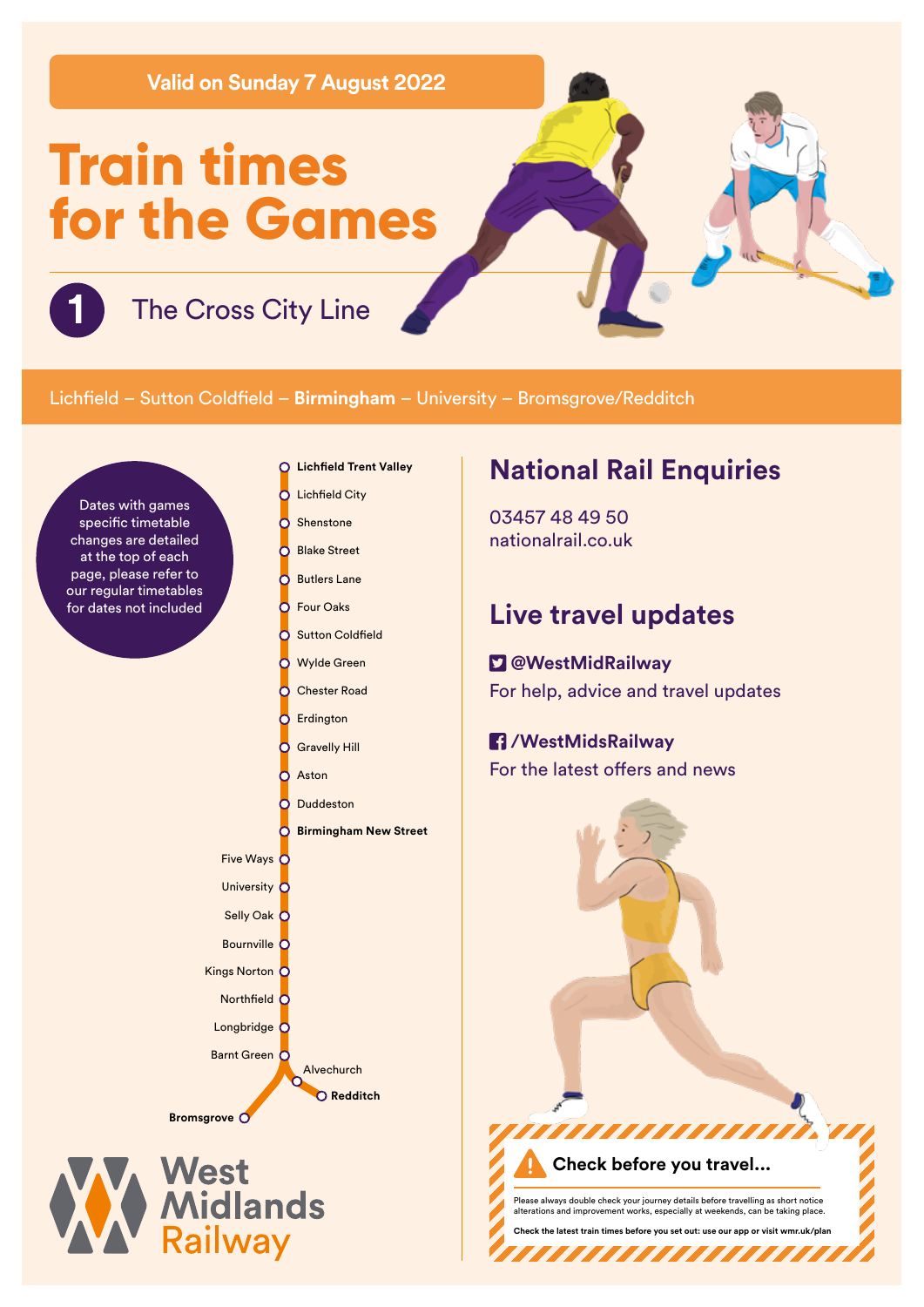Sunday 7 August 2022 **Sunday 7 August 2022**

| E Lichfield Trent Valley d                                                                                                                                                        |   |                          |           |      | 0631 |           |                          | 0731 |                      |           | 0831 |           | 0901      |                          |           | 0931 1001 |                                                                                 | 1031 1101 |      |      | 1131 1201 |      |                          | 1231 1301 |                          |              | 1331      |
|-----------------------------------------------------------------------------------------------------------------------------------------------------------------------------------|---|--------------------------|-----------|------|------|-----------|--------------------------|------|----------------------|-----------|------|-----------|-----------|--------------------------|-----------|-----------|---------------------------------------------------------------------------------|-----------|------|------|-----------|------|--------------------------|-----------|--------------------------|--------------|-----------|
| ات Lichfield City d                                                                                                                                                               |   |                          |           |      | 0635 |           |                          | 0735 |                      |           | 0835 |           | 0905      |                          |           | 0935 1005 |                                                                                 | 1035 1105 |      |      | 1135 1205 |      |                          | 1235 1305 |                          |              | 1335      |
| Shenstone d                                                                                                                                                                       |   |                          |           |      | 0640 |           |                          | 0740 |                      |           | 0840 |           | 0910      |                          |           | 0940 1010 |                                                                                 | 1040 1110 |      |      | 1140 1210 |      |                          | 1240 1310 |                          |              | 1340      |
| <b>Blake Street d</b>                                                                                                                                                             |   |                          |           |      | 0643 |           |                          | 0743 |                      |           | 0843 |           | 0913      |                          |           | 0943 1013 |                                                                                 | 1043 1113 |      |      | 1143 1213 |      |                          | 1243 1313 |                          |              | 1343      |
| Butlers Lane d                                                                                                                                                                    |   |                          |           |      | 0646 |           |                          | 0746 |                      |           | 0846 |           | 0916      |                          |           | 0946 1016 |                                                                                 | 1046 1116 |      |      | 1146 1216 |      |                          | 1246 1316 |                          |              | 1346      |
| Four Oaks d                                                                                                                                                                       |   |                          |           |      | 0648 |           |                          | 0748 |                      |           | 0848 |           |           | 0918 0937 0948 1018      |           |           |                                                                                 | 1048 1118 |      |      | 1148 1218 |      |                          | 1248 1318 |                          |              | 1348      |
| Sutton Coldfield d                                                                                                                                                                |   |                          |           |      | 0652 |           |                          | 0752 |                      |           | 0852 |           |           | 0922 0941 0952 1022      |           |           |                                                                                 | 1052 1122 |      |      | 1152 1222 |      |                          | 1252 1322 |                          |              | 1352      |
| Wylde Green d                                                                                                                                                                     |   |                          |           |      | 0654 |           |                          | 0754 |                      |           | 0854 |           |           | 0924 0943 0954 1024      |           |           |                                                                                 | 1054 1124 |      |      | 1154 1224 |      |                          | 1254 1324 |                          |              | 1354      |
| Chester Road d                                                                                                                                                                    |   |                          |           |      | 0656 |           |                          | 0756 |                      |           | 0856 |           |           | 0926 0945 0956 1026      |           |           |                                                                                 | 1056 1126 |      |      | 1156 1226 |      |                          | 1256 1326 |                          |              | 1356      |
|                                                                                                                                                                                   |   |                          |           |      | 0659 |           |                          | 0759 |                      |           | 0859 |           |           | 0929 0948 0959 1029      |           |           |                                                                                 | 1059 1129 |      |      | 1159 1229 |      |                          | 1259 1329 |                          |              | 1359      |
| Erdington d<br>Gravelly Hill d                                                                                                                                                    |   |                          |           |      | 0701 |           |                          | 0801 |                      |           | 0901 |           |           | 0931 0950 1001 1031      |           |           |                                                                                 | 1101 1131 |      |      | 1201 1231 |      |                          | 1301 1331 |                          |              | 1401      |
|                                                                                                                                                                                   |   |                          |           |      |      |           |                          |      |                      |           |      |           |           |                          |           |           |                                                                                 |           |      |      |           |      |                          |           |                          |              |           |
| Aston d                                                                                                                                                                           |   |                          |           |      | 0705 |           |                          | 0805 |                      |           | 0905 |           |           | 0935 0954 1005 1035      |           |           |                                                                                 | 1105 1135 |      |      | 1205 1235 |      |                          | 1305 1335 |                          |              | 1405      |
| Duddeston d                                                                                                                                                                       |   |                          |           |      | 0708 |           |                          | 0808 |                      |           | 0908 |           | 0938      | $\overline{\phantom{a}}$ |           | 1008 1038 |                                                                                 | 1108 1138 |      |      | 1208 1238 |      |                          | 1308 1338 |                          |              | 1408      |
| ≞ am Birmingham New Sta                                                                                                                                                           |   |                          |           |      | 0712 |           |                          | 0812 |                      |           | 0912 |           |           | 0942 1000 1012 1042      |           |           |                                                                                 | 1112 1142 |      |      | 1212 1242 |      |                          | 1312 1342 |                          |              | 1412      |
| and all 0555 0610 0655 0710                                                                                                                                                       |   |                          |           |      |      |           | 0755 0807                |      |                      | 0855 0903 |      | 0915      |           |                          |           |           | 0945 1003 1015 1045 1103 1115 1145 1203 1215                                    |           |      |      |           |      |                          |           | 1245 1303 1315 1345 1403 |              | 1415      |
| ≞ Five Ways d                                                                                                                                                                     | ▼ |                          |           |      |      | ▼         | $\overline{\phantom{a}}$ |      | $\blacktriangledown$ | 0907      |      | 0919      |           |                          |           |           | 0949 1007 1019 1049 1107 1119 1149 1207 1219                                    |           |      |      |           |      | 1249 1307 1319           |           | 1349 1407 1419           |              |           |
| § University d 0602 0617 0702 0717                                                                                                                                                |   |                          |           |      |      |           | 0802 0814                |      | 0901                 | 0911      |      | 0923      |           | 0953 1011 1023           |           |           | 1053 1111 1123 1153 1211 1223 1253 1311 1323 1353 1411 1423                     |           |      |      |           |      |                          |           |                          |              |           |
| Selly Oak d                                                                                                                                                                       |   |                          |           |      |      |           |                          |      |                      | 0913      |      |           |           |                          |           |           | 0925 0955 1013 1025 1055 1113 1125 1155 1213 1225 1255 1313 1325 1355 1413 1425 |           |      |      |           |      |                          |           |                          |              |           |
| Bournville d                                                                                                                                                                      |   |                          |           |      |      |           |                          |      |                      | 0916      |      | 0928      |           |                          |           |           | 0958 1016 1028 1058 1116 1128 1158 1216 1228 1258 1316 1328 1358 1416 1428      |           |      |      |           |      |                          |           |                          |              |           |
| Kings Norton d                                                                                                                                                                    |   |                          |           |      |      |           |                          |      |                      | 0919      |      |           |           |                          |           |           | 0931 1001 1019 1031 1101 1119 1131 1201 1219 1231 1301 1319 1331 1401 1419 1431 |           |      |      |           |      |                          |           |                          |              |           |
| Northfield d                                                                                                                                                                      |   |                          |           |      |      |           |                          |      |                      | 0922      |      |           |           |                          |           |           | 0934 1004 1022 1034 1104 1122 1134 1204 1222 1234 1304 1322 1334 1404 1422 1434 |           |      |      |           |      |                          |           |                          |              |           |
| <b>E</b> Longbridge d                                                                                                                                                             |   |                          |           |      |      |           |                          |      |                      | 0909 0925 |      | 0937      |           |                          |           |           | 1007 1027 1037 1107 1127 1137 1207 1226 1237 1307 1326 1337 1407 1426 1437      |           |      |      |           |      |                          |           |                          |              |           |
| Barnt Green d                                                                                                                                                                     |   |                          |           |      |      |           |                          |      |                      | 0929      |      |           |           |                          |           |           | 0942 1012 1031 1042 1112 1131 1142 1212 1231 1242 1312 1331 1342 1412 1431 1442 |           |      |      |           |      |                          |           |                          |              |           |
| Alvechurch d                                                                                                                                                                      |   |                          |           |      |      |           |                          |      |                      |           |      |           | 0946 1016 |                          |           | 1046 1116 |                                                                                 | 1146 1216 |      |      | 1246 1316 |      |                          | 1346 1416 |                          |              | 1446      |
| Redditch a 0620                                                                                                                                                                   |   | $\overline{\phantom{a}}$ | 0720      | ◆    |      | 0820      | ◆                        |      | 0922                 | ◆         |      |           | 0952 1022 | $\overline{\phantom{a}}$ |           | 1052 1122 | $\;\;$                                                                          | 1152 1222 |      | ★    | 1252 1322 |      | $\overline{\phantom{a}}$ |           | 1352 1422                | $\checkmark$ | 1452      |
| <b>Exercise Second Exercise</b> a                                                                                                                                                 |   | 0631                     |           | 0731 |      |           | 0828                     |      |                      | 0935      |      |           |           | 1037                     |           |           | 1137                                                                            |           |      | 1237 |           |      | 1337                     |           |                          | 1437         |           |
|                                                                                                                                                                                   |   |                          |           |      |      |           |                          |      |                      |           |      |           |           |                          |           |           |                                                                                 |           |      |      |           |      |                          |           |                          |              |           |
|                                                                                                                                                                                   |   |                          |           |      |      |           |                          |      |                      |           |      |           |           |                          |           |           |                                                                                 |           |      |      |           |      |                          |           |                          |              |           |
| E Lichfield Trent Valley d 1401                                                                                                                                                   |   |                          | 1431 1501 |      |      | 1531 1601 |                          |      | 1631 1701            |           |      | 1731 1801 |           |                          | 1831 1901 |           |                                                                                 | 1931 2001 |      |      | 2031 2101 |      |                          | 2130 2201 |                          |              | 2231 2301 |
| Eichfield City d 1405                                                                                                                                                             |   |                          | 1435 1505 |      |      | 1535 1605 |                          |      | 1635 1705            |           |      | 1735 1805 |           |                          | 1835 1905 |           |                                                                                 | 1935 2005 |      |      | 2035 2105 |      |                          | 2134 2205 |                          |              | 2235 2305 |
| Shenstone d 1410                                                                                                                                                                  |   |                          | 1440 1510 |      |      | 1540 1610 |                          |      | 1640 1710            |           |      | 1740 1810 |           |                          | 1840 1910 |           |                                                                                 | 1940 2010 |      |      | 2040 2110 |      |                          | 2139 2210 |                          |              | 2240 2310 |
| Blake Street d 1413                                                                                                                                                               |   |                          | 1443 1513 |      |      | 1543 1613 |                          |      | 1643 1713            |           |      | 1743 1813 |           |                          | 1843 1913 |           |                                                                                 | 1943 2013 |      |      | 2043 2113 |      |                          | 2142 2213 |                          |              | 2243 2313 |
| Butlers Lane d 1416                                                                                                                                                               |   |                          | 1446 1516 |      |      | 1546 1616 |                          |      | 1646 1716            |           |      | 1746 1816 |           |                          | 1846 1916 |           |                                                                                 | 1946 2016 |      |      | 2046 2116 |      |                          | 2145 2216 |                          |              | 2246 2316 |
| Four Oaks d 1418                                                                                                                                                                  |   |                          | 1448 1518 |      |      | 1548 1618 |                          |      | 1648 1718            |           |      | 1748 1818 |           |                          | 1848 1918 |           |                                                                                 | 1948 2018 |      |      | 2048 2118 |      |                          | 2147 2218 |                          |              | 2248 2318 |
| Sutton Coldfield d 1422                                                                                                                                                           |   |                          | 1452 1522 |      |      | 1552 1622 |                          |      | 1652 1722            |           |      | 1752 1822 |           |                          | 1852 1922 |           |                                                                                 | 1952 2022 |      |      | 2052 2122 |      |                          | 2151 2222 |                          |              | 2252 2322 |
| Wylde Green d 1424                                                                                                                                                                |   |                          | 1454 1524 |      |      | 1554 1624 |                          |      | 1654 1724            |           |      | 1754 1824 |           |                          | 1854 1924 |           |                                                                                 | 1954 2024 |      |      | 2054 2124 |      |                          | 2153 2224 |                          |              | 2254 2324 |
| Chester Road d 1426                                                                                                                                                               |   |                          | 1456 1526 |      |      | 1556 1626 |                          |      | 1656 1726            |           |      | 1756 1826 |           |                          | 1856 1926 |           |                                                                                 | 1956 2026 |      |      | 2056 2126 |      |                          | 2155 2226 |                          | 2256         |           |
| Erdington d 1429                                                                                                                                                                  |   |                          | 1459 1529 |      |      | 1559 1629 |                          |      | 1659 1729            |           |      | 1759 1829 |           |                          | 1859 1929 |           |                                                                                 | 1959 2029 |      |      | 2059 2129 |      |                          | 2158 2229 |                          | 2259         |           |
| Gravelly Hill d 1431                                                                                                                                                              |   |                          | 1501 1531 |      |      | 1601 1631 |                          |      | 1701 1731            |           |      | 1801 1831 |           |                          | 1901 1931 |           |                                                                                 | 2001 2031 |      |      | 2101 2131 |      |                          | 2200 2231 |                          | 2301         |           |
| Aston d 1435                                                                                                                                                                      |   |                          | 1505 1535 |      |      | 1605 1635 |                          |      | 1705 1735            |           |      | 1805 1835 |           |                          | 1905 1935 |           |                                                                                 | 2005 2035 |      |      | 2105 2135 |      |                          | 2204 2235 |                          | 2305         |           |
| Duddeston d 1438                                                                                                                                                                  |   |                          | 1508 1538 |      |      | 1608 1638 |                          |      | 1708 1738            |           |      | 1808 1838 |           |                          | 1908 1938 |           |                                                                                 | 2008 2038 |      |      | 2108 2138 |      |                          | 2207 2238 |                          | 2308         |           |
|                                                                                                                                                                                   |   |                          | 1512 1542 |      |      | 1612 1642 |                          |      | 1712 1742            |           |      | 1812 1842 |           |                          | 1912 1942 |           |                                                                                 | 2012 2042 |      |      | 2112 2142 |      |                          | 2211 2242 |                          |              | 2312 2339 |
| <b>en as Birmingham New St a 1442</b><br>ææBirmingham New St d 1445 1503 1515 1545 1603 1615 1645 1703 1715 1745 1803 1815 1845 1903 1915 1945 2003 2015 2045 2103 2115 2145 2203 |   |                          |           |      |      |           |                          |      |                      |           |      |           |           |                          |           |           |                                                                                 |           |      |      |           |      |                          |           | 2215 2245 2303           | 2315         |           |
|                                                                                                                                                                                   |   |                          |           |      |      |           |                          |      |                      |           |      |           |           |                          |           |           |                                                                                 |           |      |      |           |      |                          |           |                          |              |           |
| € Five Wavs d 1449 1507 1519 1549 1607 1619 1649 1707 1719 1749 1807 1819 1849 1907 1919 1949 2007 2019 2049 2107 2119 2149 2207 2219 2249 2307 2319                              |   |                          |           |      |      |           |                          |      |                      |           |      |           |           |                          |           |           |                                                                                 |           |      |      |           |      |                          |           |                          |              |           |
| §University d 1453 1511 1523 1553 1611 1623 1653 1711 1723 1753 1811 1823 1853 1911 1923 1953 2011 2023 2053 2111 2123 2153 2211 2223 2253 2311 2323                              |   |                          |           |      |      |           |                          |      |                      |           |      |           |           |                          |           |           |                                                                                 |           |      |      |           |      |                          |           |                          |              |           |
| Selly Oak d 1455 1513 1525 1555 1613 1625 1655 1713 1725 1755 1813 1825 1855 1913 1925 1955 2013 2025 2055 2113 2125 2155 2213 2225 2255 2313 2325                                |   |                          |           |      |      |           |                          |      |                      |           |      |           |           |                          |           |           |                                                                                 |           |      |      |           |      |                          |           |                          |              |           |
| Bournville d 1458 1516 1528 1558 1616 1628 1658 1716 1728 1758 1816 1828 1858 1916 1928 1958 2016 2028 2058 2116 2128 2158 2216 2228 2258 2316 2328                               |   |                          |           |      |      |           |                          |      |                      |           |      |           |           |                          |           |           |                                                                                 |           |      |      |           |      |                          |           |                          |              |           |
| Kings Norton d 1501 1519 1531 1601 1619 1631 1701 1719 1731 1801 1819 1831 1901 1919 1931 2001 2019 2031 2101 2119 2131 2201 2219 2231 2301 2319 2331                             |   |                          |           |      |      |           |                          |      |                      |           |      |           |           |                          |           |           |                                                                                 |           |      |      |           |      |                          |           |                          |              |           |
| Northfield d 1504 1522 1534 1604 1622 1634 1704 1722 1734 1804 1822 1834 1904 1922 1934 2004 2022 2034 2104 2122 2134 2204 2222 2234 2304 2322 2334                               |   |                          |           |      |      |           |                          |      |                      |           |      |           |           |                          |           |           |                                                                                 |           |      |      |           |      |                          |           |                          |              |           |
| ælongbridge d 1507 1526 1537 1607 1626 1637 1707 1726 1737 1807 1826 1837 1907 1926 1937 2007 2026 2037 2107 2126 2137 2207 2227 2237 2307 2325 2337                              |   |                          |           |      |      |           |                          |      |                      |           |      |           |           |                          |           |           |                                                                                 |           |      |      |           |      |                          |           |                          |              |           |
| Barnt Green d 1512 1531 1542 1612 1631 1642 1712 1731 1742 1812 1831 1842 1912 1931 1942 2012 2031 2042 2112 2131 2142 2212 2231 2242 2312 2329 2342                              |   |                          |           |      |      |           |                          |      |                      |           |      |           |           |                          |           |           |                                                                                 |           |      |      |           |      |                          |           |                          |              |           |
| Alvechurch d 1516                                                                                                                                                                 |   | ◆                        | 1546 1616 |      | ◆    | 1646 1716 |                          | ▼    | 1746 1816            |           | ◆    | 1846 1916 |           | ◆                        | 1946 2016 |           | ▼                                                                               | 2046 2116 | ÷    |      | 2146 2216 | ◆    |                          | 2246 2316 |                          | 2346         |           |
| Redditch a 1522<br><b>Exercise Second Exercise</b> a                                                                                                                              |   | 1537                     | 1552 1622 |      | 1637 | 1652 1722 |                          | 1737 | 1752 1822            |           | 1837 | 1852 1922 |           | 1937                     | 1952 2022 |           | 2037                                                                            | 2052 2122 | 2137 |      | 2152 2222 | 2237 |                          | 2252 2322 | 2337                     | 2352         |           |

#### **Notes & Symbols**

لله PlusBus add-on tickets available. For cheaper travel around the local area<br>شهر Connection with West Midlands Metro<br>S Station for Queen Elizabeth Medical Centre and the University of Birmingham

**a** Arrival time **d** Departure time

**All services operated by West Midlands Railway**